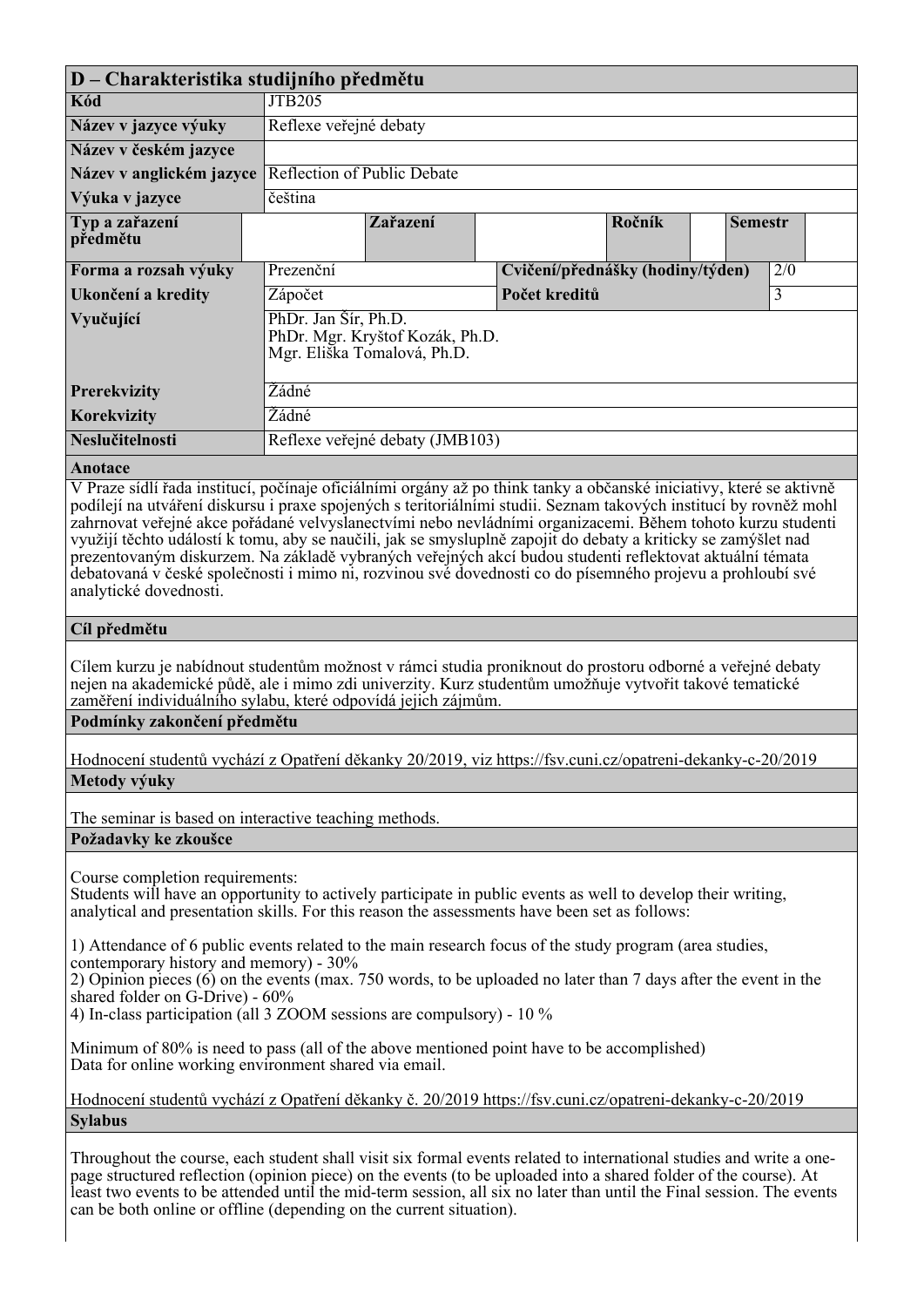*There will be only three in-class (or ZOOM) sessions: Introductory session - Mon 05/10/2020, Mid-term session and Final session. In the introductory one, recommended venues and organizations would be discussed, as well as the structure of the weekly reflection. All events on Facebook pages of the Institute of International Studies are recommended automatically. The opinion piece should include:* 

*Event name, date, place, speakers, attendance What was the main topic of the event and why is it relevant? What was the main message of the event and why is it relevant? What was the best question from the audience and why was it relevant? What would be your best question for the speakers?*  Was there any meaningful debate within the event? If yes, what were the principal arguments? What side were *you on and why? Would you recommend the event or the speakers? Explain why or why not.* 

*In the midterm session, best and worst events so far would be discussed, together with new recommendations and critique of the reflections written so far.*  In the concluding session, assessment of the individual reflections shall take place together with assessment of the *course as a whole.*

*Suggested organizing institutions:*

*CUNI MÚ AV Knihovna Václava Havla Embassies & cultural institutes AMO IIR (ÚMV) MKC DOX People in Need Europeum Skautský institut Kulturus Jeden svět CEFRES ROH Družstevní kavárna ÚSTR Forum 2000 American center Goethe Institut Embassy Library Senate of the Czech Republic Chamber of Deputies, Parliament of Czech Republic Ministry of Foreign Affairs Aspen Institute Anglo-American University University of New York in Prague Prague Creative Center*

*Vstupní požadavky*

*Ke kurzu nejsou žádné vstupní požadavky. Studijní literatura (typ Z - základní, D - doplňkový)*

*Studenti mají povinnost se na jednotlivé akce připravit na základě četby k tématu, včetně primárních dokumentů.*

*WRITING SKILLS: How to write Blog post: Susan Shapiro, "10 Rules for Writing Opinion Pieces", Writer's Digest https://www.writersdigest.com/writing-articles/by-writing-goal/improve-my-writing/10-rules-for-writing-opinionpieces "Handout: How to Write an Opinion Essay", Murphy Center https://www.murphycentre.ca/trudy/Writing2203/HandoutHowtoWriteanOpinionEssay.htm Emily Listmann, "How to Write an Opinion Piece", WikiHow*